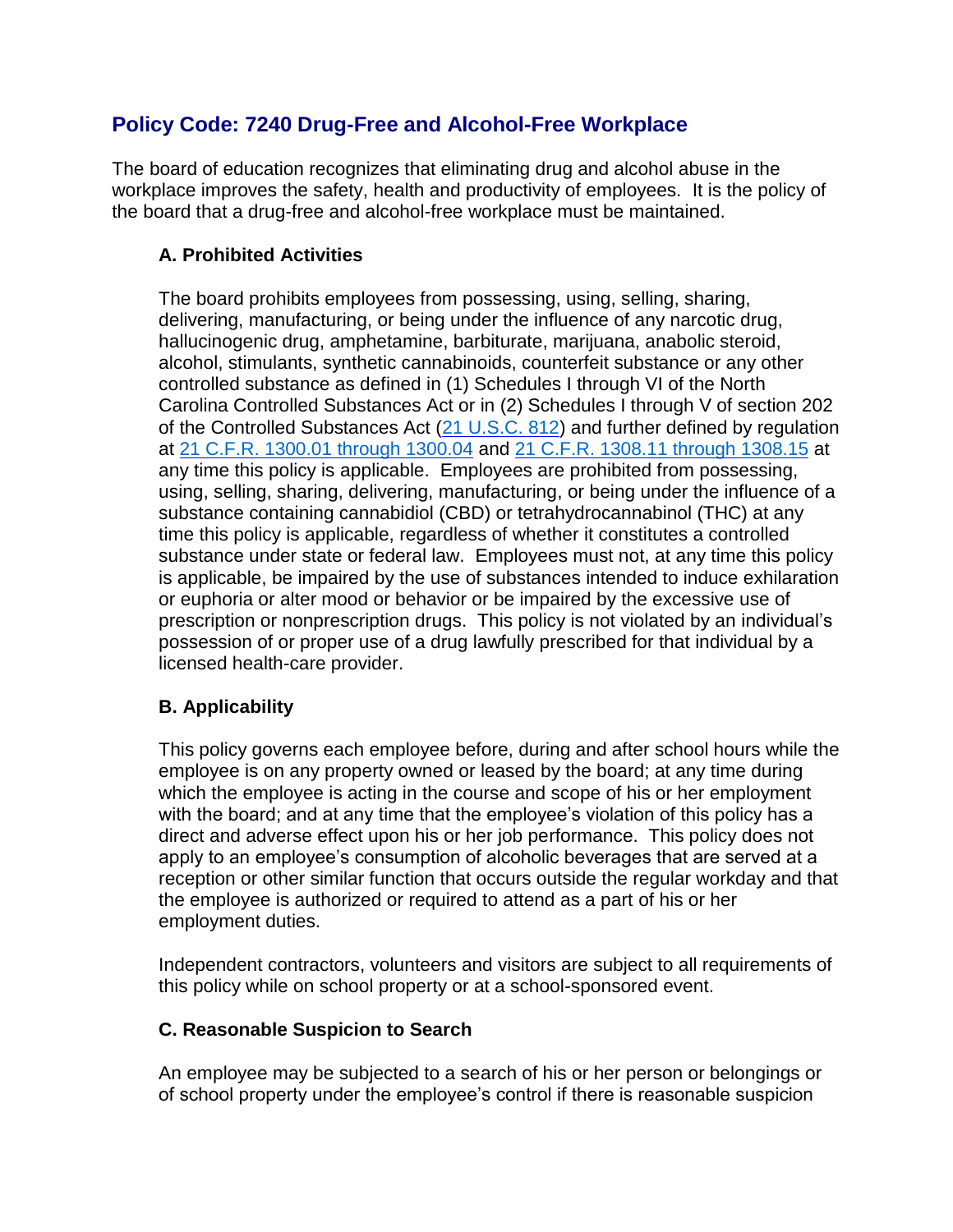that the employee has violated this policy. An employee also may be required to submit to a drug or alcohol test when there is reasonable suspicion of drug or alcohol use by the employee in violation of this policy. Reasonable suspicion shall be based on specific, contemporaneous observations concerning the physical, behavioral, speech and/or performance indicators of drug or alcohol use.

All drug and alcohol testing will be done with procedures that ensure the confidentiality and privacy interests of the employee and in accordance with law. Employees who refuse to submit to a search or a test to detect alcohol or drug use after reasonable suspicion is established may be suspended immediately pending consideration of a decision to terminate employment.

In addition, any employee, volunteer or independent contractor who operates a commercial motor vehicle or performs other safety-sensitive functions in the course of duties for the board may be subject to drug and alcohol testing in accordance with policy 7241, Drug and Alcohol Testing of Commercial Motor Vehicle Operators.

The board will cover the cost of any required employee testing.

### **D. Duty to Report**

An employee must notify his or her supervisor and the Chief Human Resources Officer in writing of any charge or conviction under any criminal drug statute for a violation occurring within the scope of Section B of this policy. Notification must be given no later than the next scheduled business day after such charge or conviction and before reporting to work, in accordance with policy 7300, Staff Responsibilities. Within 10 days of receiving a notice of conviction by an employee whose position is funded in any part by a federal grant, the Chief Human Resources Officer or designee shall notify the funding agency of the conviction. "Conviction" as used in this policy includes the entry in a court of law or military tribunal of: (1) a plea of guilty, *nolo contendere*, no contest or the equivalent; (2) a verdict or finding of guilty; or (3) a prayer for judgment continued ("PJC") or a deferred prosecution.

#### **E. Consequences**

Violation of this policy will subject an individual to disciplinary action by the board that could result in non-renewal or termination of employment with the school system or the requirement that the employee participate satisfactorily in a drug or alcohol abuse assistance or rehabilitation program approved by the board or federal, state or local health, law enforcement or other appropriate agency. Information concerning available counseling, rehabilitation and re-entry programs will be provided to employees. Any illegal drug activity will be reported to law enforcement authorities.